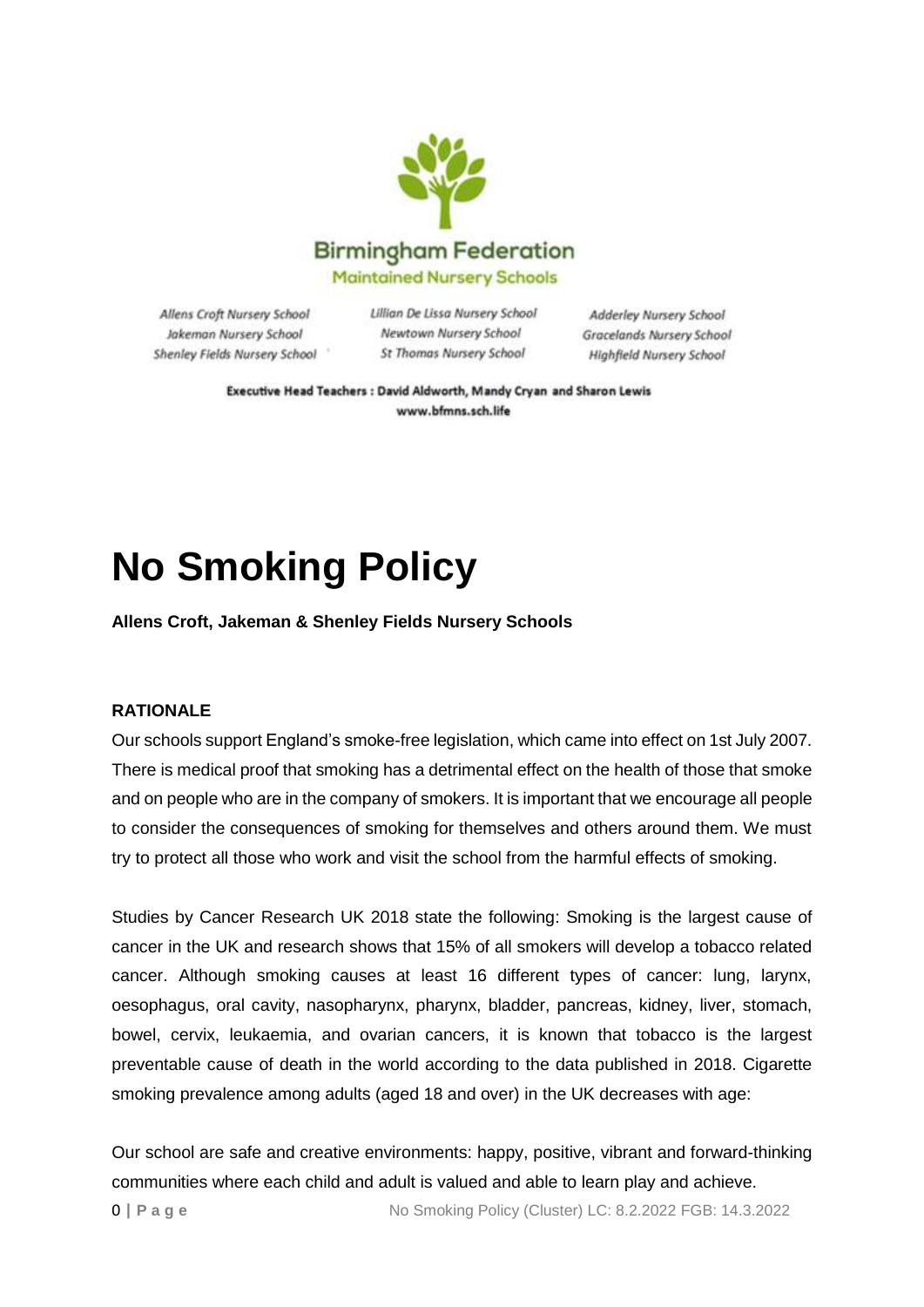We will therefore:

- 1. provide a non-smoking site which protects the health of all members of the school community and visitors to the school
- 2. promote the benefits of not smoking and educate the pupils of the school as to the harmful effects of smoking.

## 3. **GUIDELINES**

- 1. The school site including all buildings and grounds has been designated as a No Smoking Area and no smoking posters will be displayed in public areas as required.
- 2. The school will adhere to England's smoke-free legislation, which came into effect on 1st July 2007.
- 3. Included within the school curriculum, and specifically in our Drugs Education programme, there will be work covering the issues relating to smoking and passive smoking, as appropriate to the age of children attending our school.
- 4. Parents will be encouraged to support the school in helping to maintain a nonsmoking school site and in educating their children in the dangers of smoking, and of the smoke-free legislation.

## 4. **CONCLUSION**

It is hoped that by these actions we can help to raise the awareness of pupils, staff and visitors to the dangers of smoking, and support the Government Tobacco Control Plan for England in which it sets out ambitions to reduce:

- the number of 15 year olds who regularly smoke from 8% to 3% or less reduce smoking among adults in England from 15.5% to 12% or less
- the inequality gap in smoking prevalence of the general population the aim is to achieve these objectives by the end of 2022.